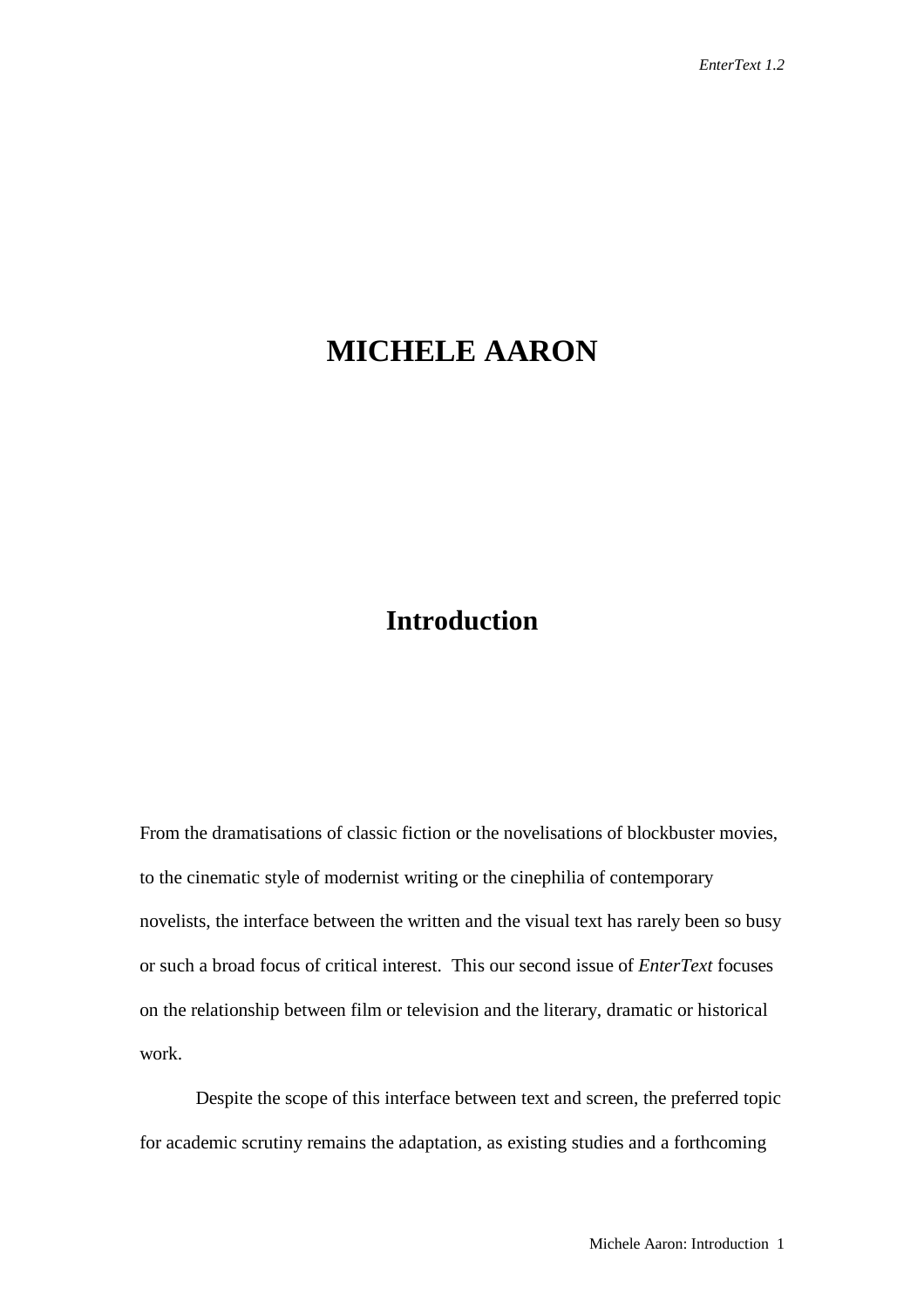issue of *Screen* testify. The essays collected here are hardly different, and yet, at the same time, they make a crucial statement: that the visual reincarnation of source material should not to be analysed or, worse still, judged, on the grounds of fidelity to an original, but rather in terms of the cultural context that generated and greeted them, and the media that gave them new life.

Faithfulness is overrated. Especially in the study of adaptations.

Stella Bruzzi's piece on the filmic forms of Patricia Highsmith's *Ripley*, puts it most compellingly: "More interesting, arguably, than what each film does with its original material is what each film says about cinema". In her discussion of the French and Anglo-American versions, she uses the adaptation to explore how these different cinematic traditions enact different processes of transcription of the literary text to the screen. Sara Martin also takes as her focus the various incarnations of an 'original' text: George Bernard Shaw's *Pygmalion* and its progeny, the film *Pygmalion*, and the stage and screen musical *My Fair Lady*. For Shaw faithfulness was all. Martin, in tracking Shaw's resistance to the adaptation of his work, significantly re-forms the question of fidelity into a gauge of the author's status and of cultural change.

Similarly, in David Ellis's article, the evaluation of an adaptation's digression from its literary source is culturally contingent. His comparison of the literary and filmic versions of *Up the Junction* and *To Sir, With Love* aims to reconcile the grittiness of the 1950s with the more fickle pleasures of the 1960s. The issue, again, is not of the films' fidelity but of the periods' different socio-historical and political frameworks determining these productions.

The 1990s television adaptation, and, in particular, Andrew Davies's *Moll Flanders*, is the theme of David Fulton's piece. Astute to the social, political and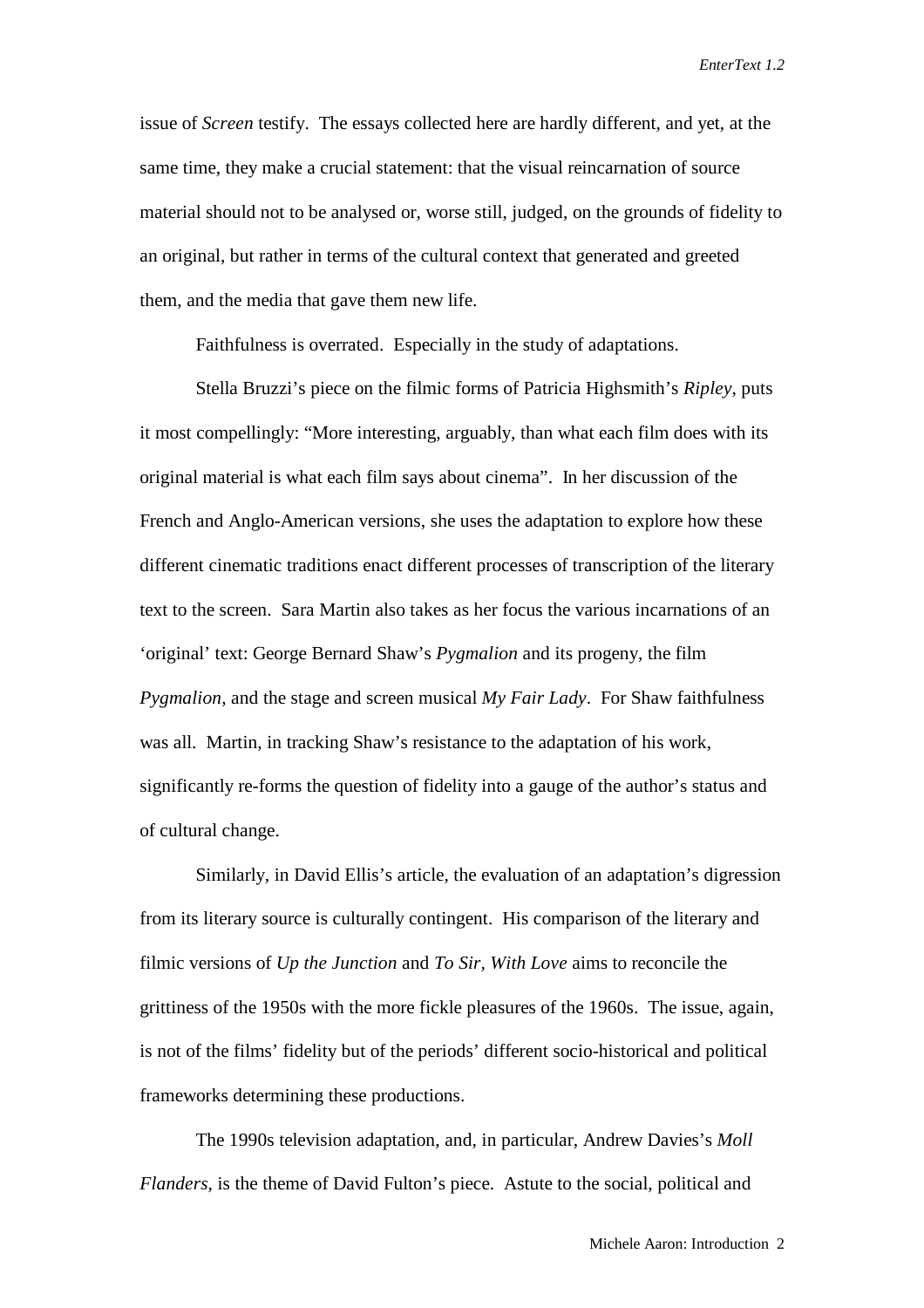commercial meanings surrounding the status and popularity of the genre, Fulton examines how the literary source is reinvented for a very different cultural context and medium. Faithfulness, according to Fulton, was never an issue for Davies for other things are at stake in creating a successful classic serial. This article is followed by an interview with Andrew Davies.

The highly popular narrative is also the concern of Frederick Zackel, who offers an alternative perspective on the adaptation's fidelity. Interrogating the links between the screenplay and the successful film, Zackel distinguishes a paradigm for the structural passage of a popular text to which all successful films remain faithful. For Zackel this paradigm not only aids our understanding of a how a 'good' film works but can help us think about how any text works, fiction or film.

Perhaps it is not that faithfulness is overrated but that it is so often misunderstood or abused.

In addition to these five scholarly pieces we are very pleased to be including in this themed issue selected proceedings of the conference 'Hamlet on Screen,' staged jointly by The Globe Theatre and King's College London in April 2001. These articles will be introduced by the Conference organiser, Dr Gabriel Egan.

Once again, *Entertext* continues to insist on the interweaving of the creative and the critical. The meditative prose poem by Paul Breslin on George Herbert's "Virtue" fortuitously enables the edition to enrich its commemoration of the life of Zara Bruzzi, as she was a renaissance specialist. For the same reason, the supplement on screen adaptations of Hamlet has a particular appropriateness. Above all, we are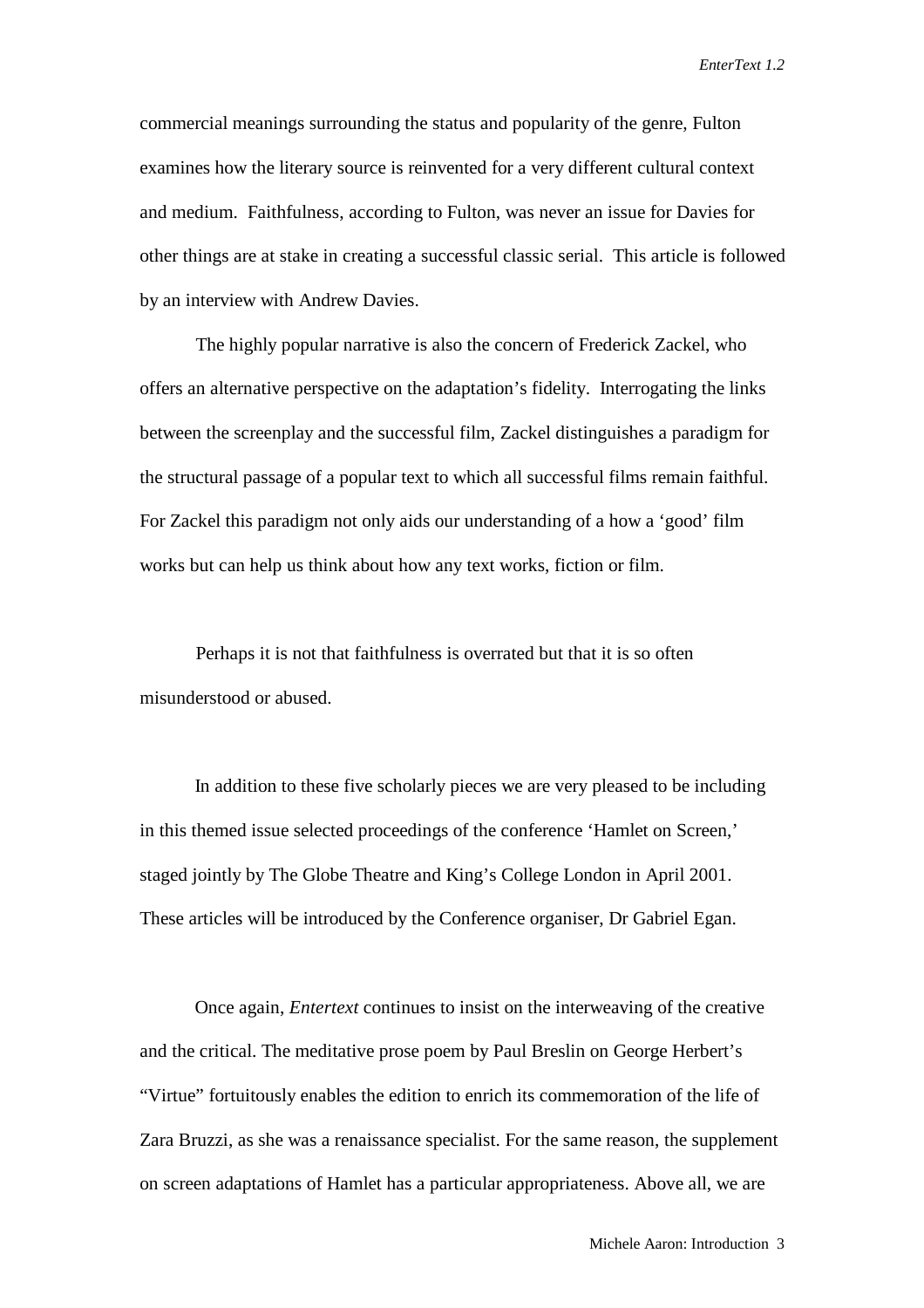delighted that Zara's daughter Stella is a major contributor to the issue. This first edition of 2001 also inaugurates our special interest in translation to mark the designation of 2001 as Year of Languages. One of the senior languages of the British Isles is represented in the work of the Welsh poet Iwan Llwyd, who writes in both Welsh and English, and received the bardic crown in 1990. The poems published here are new, and result from a visit to Brunel University to read at the British Braids conference in April. One poem, in English and Welsh versions, reflects his response to London, and the other is a translation into Welsh of the last poem written by Dylan Thomas, "Elegy," about his father. New work from two fine women poets from different sides of the Atlantic also comes together here, with Marilyn Hacker's translation of three poems by the French poet Claire Malroux. Poems by two young writers working in northern Europe and drawing on more than one language make an apt conclusion to the issue's creative element. Maria Proitsaki who grew up in Greece but now lives in Sweden and writes in English is a promising new talent, as her poignant poem on the exclusions of "fortress Europe" indicates. Reciprocally, the urge for migration is one of the topics simply but eloquently addressed by the young Ukrainian writer Oleg Malakhov who uses Russian and English for his poetry and prose, though only English is represented here. We hope to develop *EnterText* as a forum for new translation and work from bilingual writers or those working between cultures in subsequent editions, and invite submissions to this end. Feedback from readers via the forum will also be appreciated.

One of *EnterText*'s main concerns, from the moment of its inception, has been with those new media which are the enabling environments of much contemporary creative and critical work. As an e-journal, *EnterText* is itself a testament to the growing power and scope of the new media to realign and revise existing forms, and